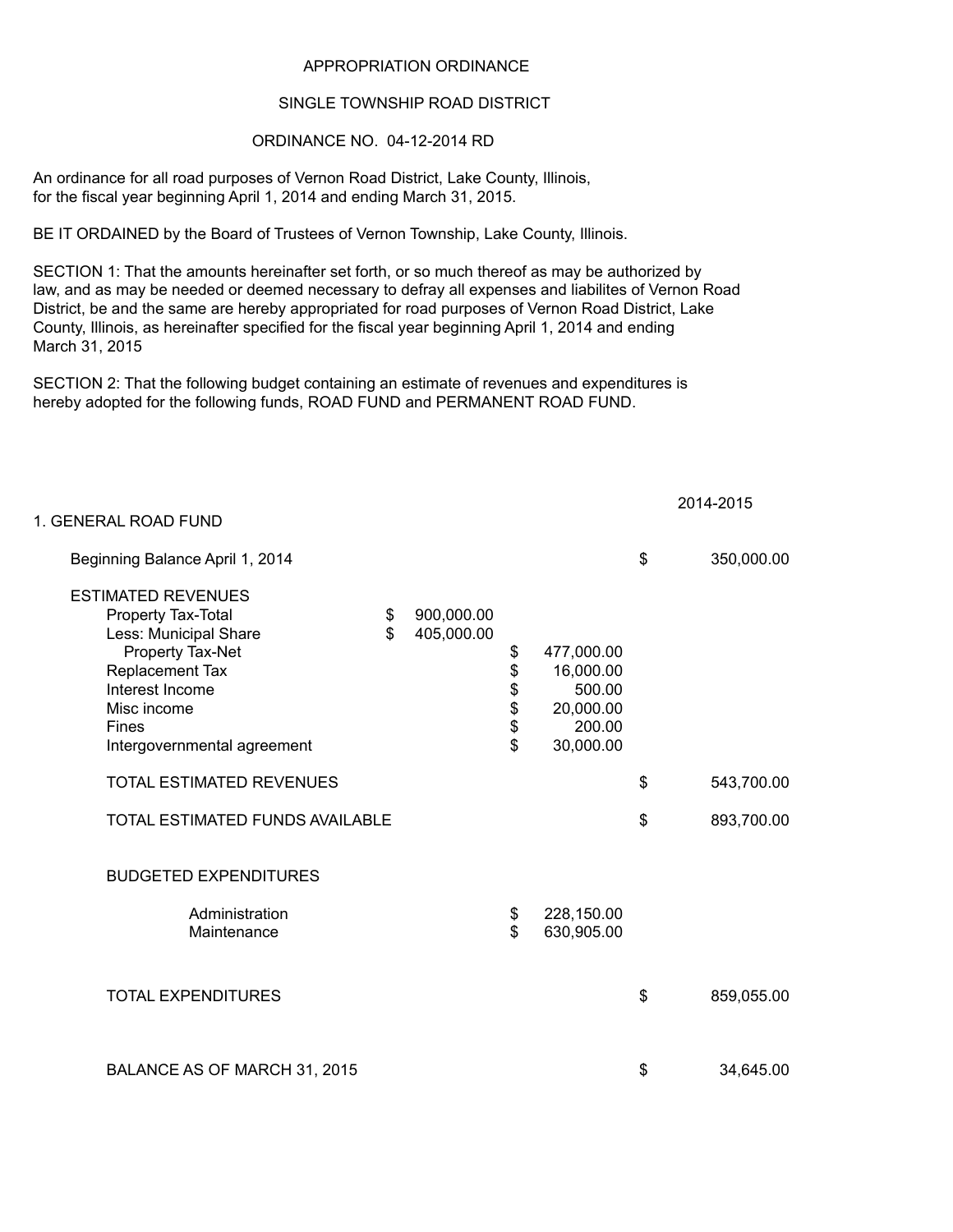| <b>ADMINISTRATION</b>                                                                                                                                                                                                              |                                    |                                                                                                                                             |                  |
|------------------------------------------------------------------------------------------------------------------------------------------------------------------------------------------------------------------------------------|------------------------------------|---------------------------------------------------------------------------------------------------------------------------------------------|------------------|
| Personnel<br><b>Salaries</b><br>Health Insurance<br><b>Social Security Contribution</b><br><b>Retirement Contribution</b><br>Unemployment Ins                                                                                      | \$<br>\$<br>\$<br>\$<br>\$         | 1,000.00<br>124,000.00<br>500.00<br>500.00<br>900.00                                                                                        |                  |
|                                                                                                                                                                                                                                    |                                    |                                                                                                                                             | \$<br>126,900.00 |
| <b>Contractual Services</b>                                                                                                                                                                                                        |                                    |                                                                                                                                             |                  |
| <b>Risk Management Contribution</b><br>Telephone<br>Rentals<br><b>Travel Expenses</b><br>Training<br>Postage<br>Publishing<br><b>Accounting Services</b><br><b>Legal Services</b><br>Dues<br><b>Uniforms</b><br>Licenses & Testing | \$<br>\$<br><b>888888888</b><br>\$ | 25,500.00<br>11,000.00<br>3,000.00<br>2,000.00<br>600.00<br>2,700.00<br>5,000.00<br>5,000.00<br>20,000.00<br>1,500.00<br>5,000.00<br>950.00 |                  |
|                                                                                                                                                                                                                                    |                                    |                                                                                                                                             | \$<br>82,250.00  |
| Commodities<br><b>Office Supplies</b>                                                                                                                                                                                              | \$                                 | 4,000.00                                                                                                                                    | \$<br>4,000.00   |
| <b>Capital Outlay</b>                                                                                                                                                                                                              |                                    |                                                                                                                                             |                  |
| Equipment                                                                                                                                                                                                                          | \$                                 | 5,000.00                                                                                                                                    |                  |
| <b>Total Capital Outlay</b>                                                                                                                                                                                                        |                                    |                                                                                                                                             | \$<br>5,000.00   |
| <b>Other Expenditures</b><br>Miscellaneous Expenses<br>Municipal Replacement Tax<br><b>Bonds</b>                                                                                                                                   | \$<br>\$<br>\$                     | 4,000.00<br>6,000.00                                                                                                                        |                  |
| Total other expenditures                                                                                                                                                                                                           |                                    |                                                                                                                                             | \$<br>10,000.00  |
| <b>TOTAL ADMINISTRATION</b>                                                                                                                                                                                                        |                                    |                                                                                                                                             | \$<br>228,150.00 |
|                                                                                                                                                                                                                                    |                                    |                                                                                                                                             |                  |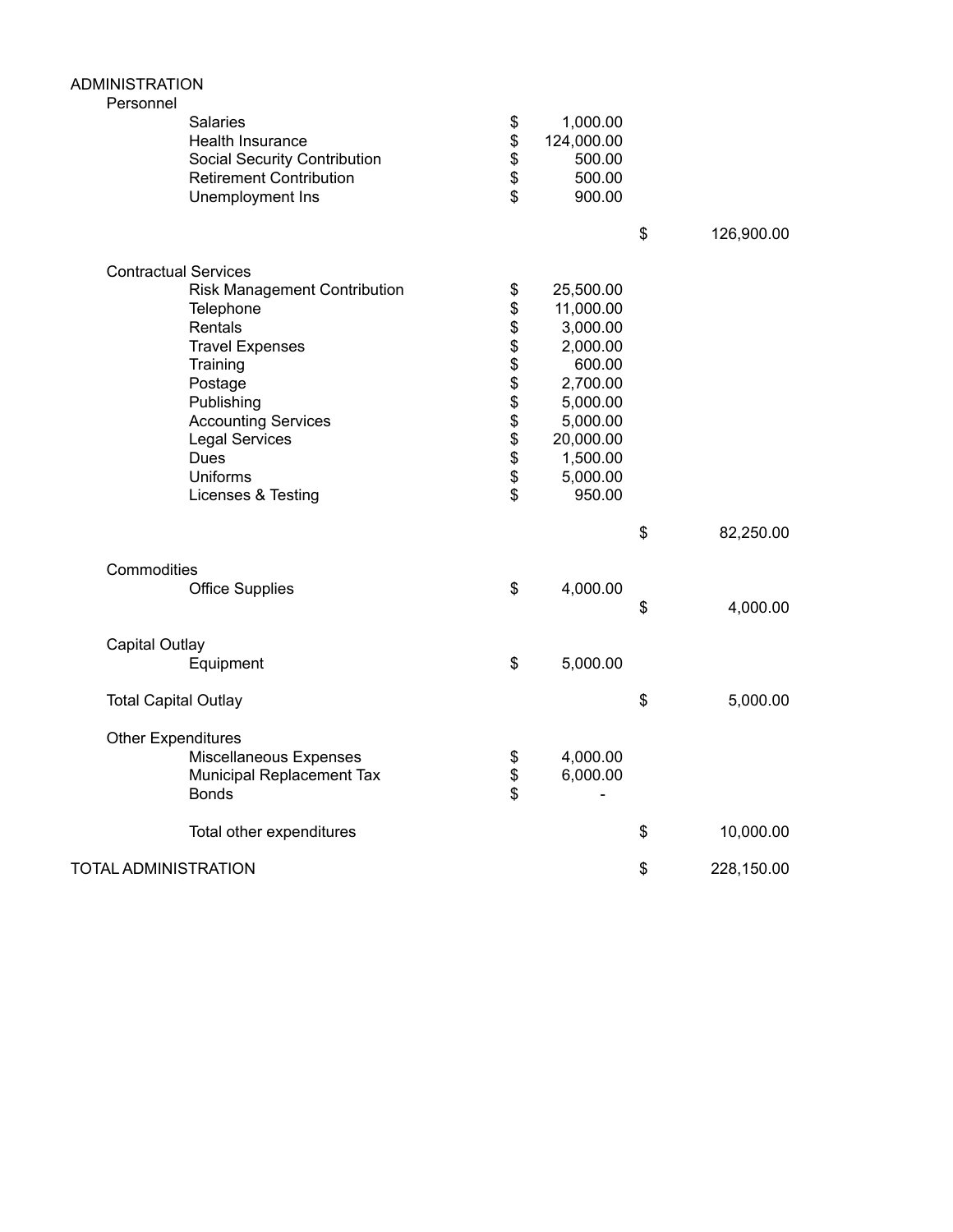## MAINTENANCE

| Personnel                             |                  |                  |
|---------------------------------------|------------------|------------------|
| <b>Salaries</b>                       | \$<br>1,000.00   |                  |
| <b>Social Security Contribution</b>   | \$<br>1,000.00   |                  |
| <b>IMRF</b>                           | \$<br>1,000.00   |                  |
|                                       |                  | \$<br>3,000.00   |
| <b>Contractural Services</b>          |                  |                  |
| Maintenance Service Building          | \$<br>41,000.00  |                  |
| Maintenance Service - Equipment       | \$<br>20,000.00  |                  |
| Maintenance Service - Road            | \$<br>35,905.00  |                  |
| Maintenance Service - Bridge          | \$<br>5,000.00   |                  |
| Maintenance Service - Snow Removal    | \$<br>5,000.00   |                  |
| <b>Utilities</b>                      | \$<br>40,000.00  |                  |
| Rentals                               | \$<br>6,000.00   |                  |
| Refuse                                | \$<br>15,000.00  |                  |
| <b>Engineering Services</b>           | \$<br>5,000.00   |                  |
|                                       |                  | \$<br>172,905.00 |
| Commodities                           |                  |                  |
| Automotive Fuel/Oil                   | \$<br>15,000.00  |                  |
| <b>Operating Supplies</b>             | \$<br>20,000.00  |                  |
|                                       |                  | \$<br>35,000.00  |
| <b>Captial Outlay</b>                 |                  |                  |
| <b>Building</b>                       | \$<br>178,000.00 |                  |
| Other Improvements                    | \$<br>10,000.00  |                  |
| Land Acquisition /Construction        | \$<br>5,000.00   |                  |
| Equipment                             | \$<br>223,000.00 |                  |
|                                       |                  | \$<br>416,000.00 |
| <b>Other Expenditures</b>             |                  |                  |
| Miscellaneous Expenses                | \$<br>4,000.00   |                  |
|                                       |                  | \$<br>4,000.00   |
| <b>TOTAL MAINTENANCE</b>              |                  | \$<br>630,905.00 |
|                                       |                  |                  |
| <b>ESTIMATED EXPENDITURES</b>         |                  | \$<br>859,055.00 |
| ESTIMATED CASH ON HAND MARCH 31, 2015 |                  | \$<br>34,645.00  |
|                                       |                  |                  |
| ESTIMATED CASH ON HAND/APPROPRIATIONS |                  | \$<br>893,700.00 |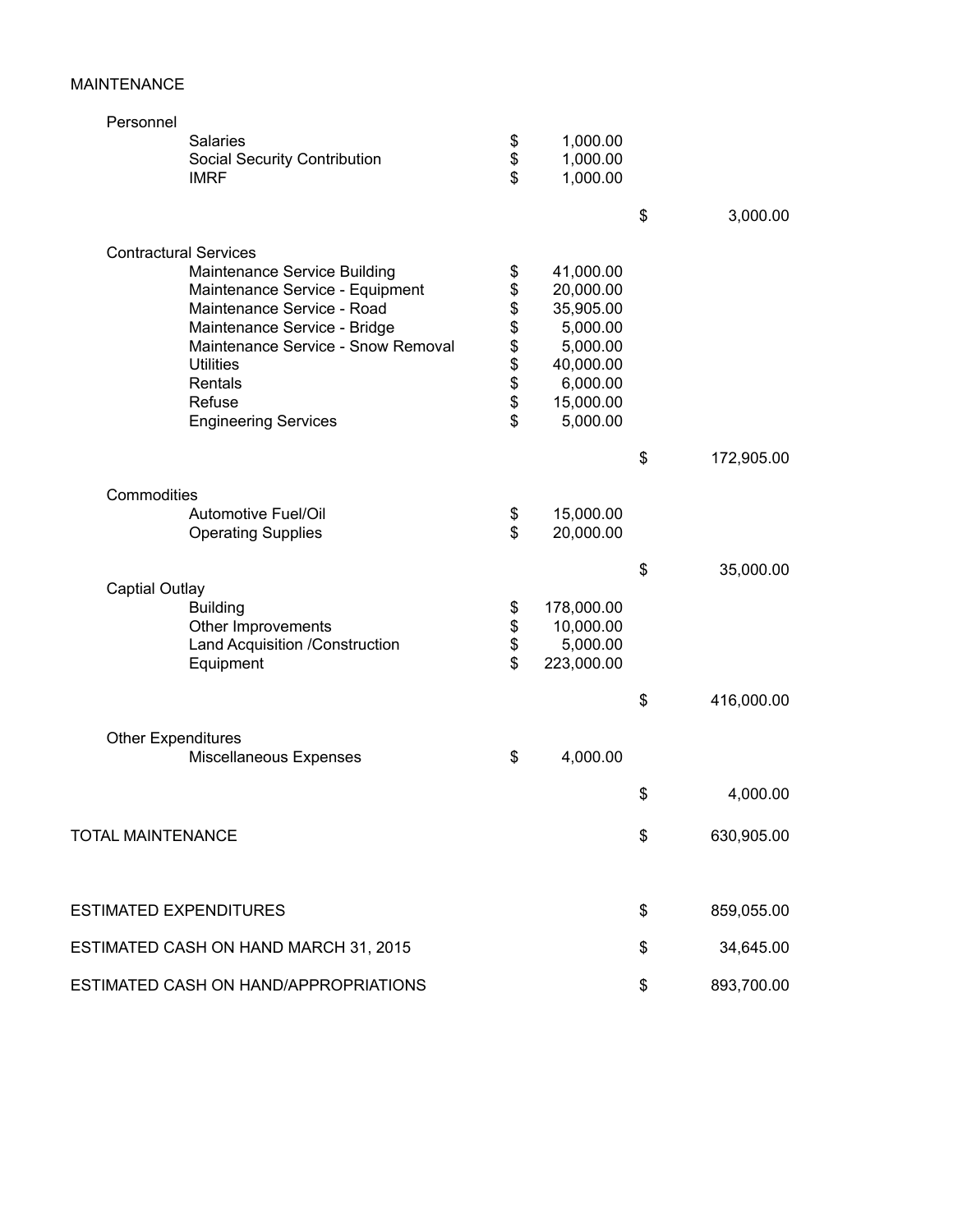| Beginning Balance April 1, 2014                                                                                                                                | \$                               | 850,000.00                                                                   |                    |
|----------------------------------------------------------------------------------------------------------------------------------------------------------------|----------------------------------|------------------------------------------------------------------------------|--------------------|
| <b>Estimated Revenues</b><br>Property Tax<br>\$670,000.00<br>Interest Income<br>500.00<br>\$<br>Misc Income<br>500.00<br>\$<br><b>Total Estimated Revenues</b> | \$                               | 671,000.00                                                                   |                    |
| PTEL Adj: Monies returned to county                                                                                                                            |                                  |                                                                              | \$<br>235,000.00   |
| <b>Total Estimated Funds Available</b>                                                                                                                         |                                  |                                                                              | \$<br>1,286,000.00 |
| <b>Budgeted Expenditures</b>                                                                                                                                   |                                  |                                                                              |                    |
| Personnel<br><b>Salaries</b><br><b>Social Security Contributions</b><br><b>IMRF</b>                                                                            | \$<br>\$<br>$\mathfrak{S}$       | 482,500.00<br>60,379.00<br>61,500.00                                         |                    |
|                                                                                                                                                                |                                  |                                                                              | \$<br>604,379.00   |
| <b>Contractural Services</b><br>Maintenance Service-Road<br>Drainage<br>Road Improvements<br>Rentals<br><b>Engineering Services</b><br>Land ROW                | \$<br>\$\$\$\$<br>$\mathfrak{S}$ | 40,000.00<br>200,000.00<br>250,000.00<br>10,000.00<br>45,000.00<br>10,000.00 |                    |
|                                                                                                                                                                |                                  |                                                                              | \$<br>555,000.00   |
| Commodities<br>Automotive Fuel/Oil<br>Maintenance Supplies<br><b>Operating Supplies</b>                                                                        | \$<br>\$<br>$\mathfrak{S}$       | 21,199.00<br>50,000.00<br>50,000.00                                          |                    |
|                                                                                                                                                                |                                  |                                                                              | \$<br>121,199.00   |
| <b>Other Expenditures</b><br>Miscellaneous Expenses                                                                                                            | \$                               | 5,000.00                                                                     |                    |
|                                                                                                                                                                |                                  |                                                                              | \$<br>5,000.00     |
| <b>ESTIMATED EXPENDITURES</b>                                                                                                                                  |                                  |                                                                              | \$<br>1,285,578.00 |
| ESTIMATED CASH ON HAND MARCH 31, 2015                                                                                                                          |                                  |                                                                              | \$<br>422.00       |
| ESTIMATED CASH ON HAND/APPROPRIATIONS                                                                                                                          |                                  |                                                                              | \$<br>1,286,000.00 |